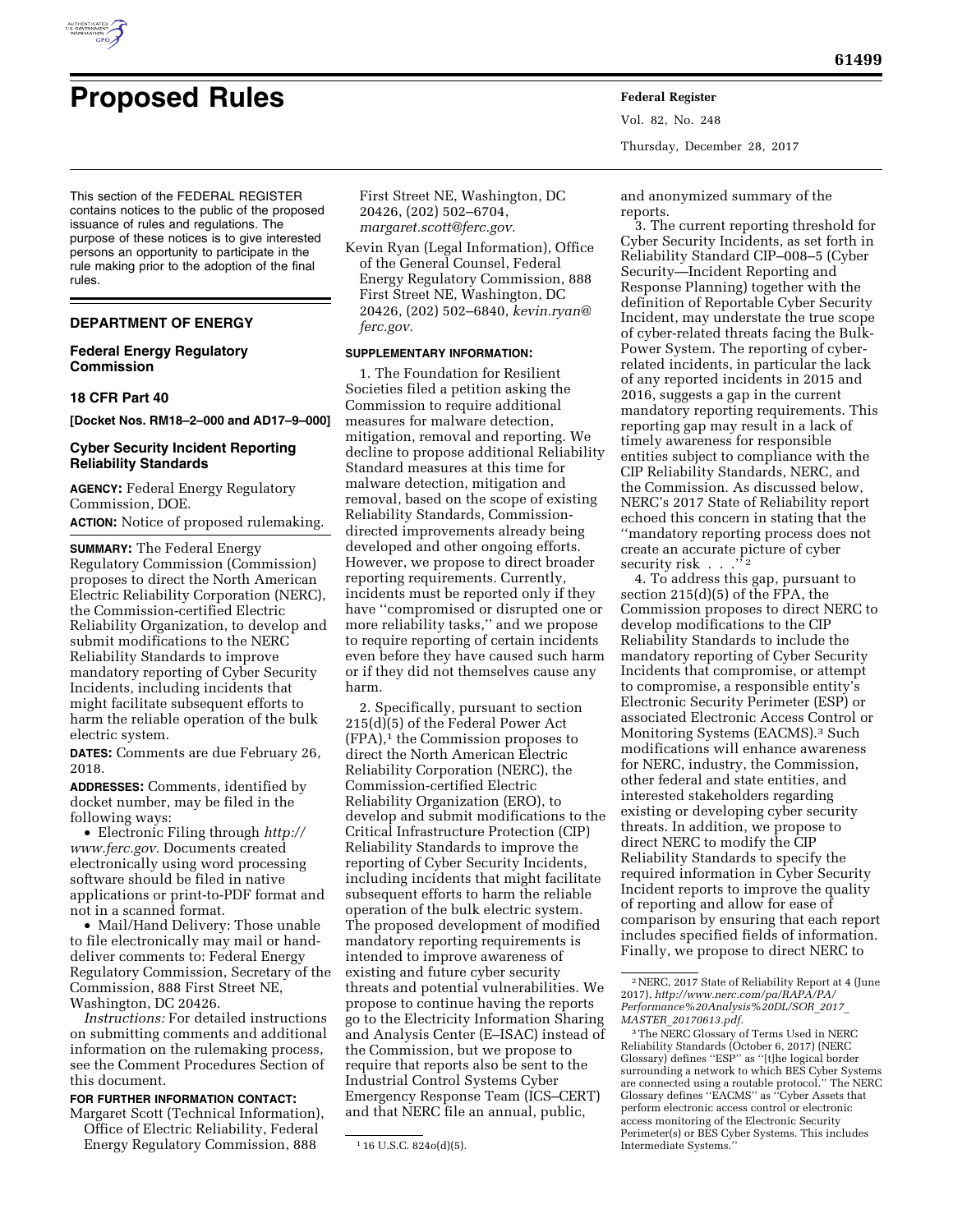modify the CIP Reliability Standards to establish a deadline for filing a report once a compromise or disruption to reliable bulk electric system operation, or an attempted compromise or disruption, is identified by a responsible entity.

### **I. Background**

# *A. Section 215 and Mandatory Reliability Standards*

5. Section 215 of the FPA requires a Commission-certified ERO to develop mandatory and enforceable Reliability Standards, subject to Commission review and approval. Reliability Standards may be enforced by the ERO, subject to Commission oversight, or by the Commission independently.4 Pursuant to section 215 of the FPA, the Commission established a process to select and certify an ERO,<sup>5</sup> and subsequently certified NERC.<sup>6</sup>

# *B. Foundation for Resilient Societies' Petition*

6. On January 13, 2017, the Foundation for Resilient Societies (Resilient Societies) filed a petition requesting that the Commission initiate a rulemaking to require an enhanced Reliability Standard for malware detection, reporting, mitigation and removal from the Bulk-Power System.7 Resilient Societies stated that the Bulk-Power System is increasingly at risk from malware. Resilient Societies also maintained that current mandatory and voluntary reporting methods underreport the actual annual rate of occurrence of cybersecurity incidents in the U.S. electric grid.

7. In support of its petition, Resilient Societies asserted that evidence in the public domain shows that electric grids in the U.S. and critical infrastructure that depends upon reliable power are increasingly at risk from malware, resulting in a threat of widespread, longterm blackouts. Resilient Societies asserted that Bulk-Power System assets are interconnected with the public internet, which could allow foreign

6*North American Electric Reliability Corp.,* 116 FERC ¶ 61,062, *order on reh'g and compliance,* 117 FERC ¶ 61,126 (2006), *aff'd sub nom. Alcoa, Inc.*  v. *FERC,* 564 F.3d 1342 (DC Cir. 2009).

7Resilient Societies' filings and responsive comments are available on the Commission's eLibrary document retrieval system in Docket No.  $AD17-\9-000$ .

adversaries to implant malware in electric utility computer systems. Resilient Societies stated that malware can infect high, medium, and low impact BES Cyber Systems,<sup>8</sup> and, once inserted, can be a pathway for cyberattackers.9 Resilient Societies further stated that an infected low impact BES Cyber System can serve as an entry point from where an adversary can attack medium and high impact BES Cyber Systems. Resilient Societies asserted that a ''simultaneous cyberattack on many low impact assets may cause greater impact than an attack on a single high impact asset.'' 10

8. Resilient Societies alleged that it has found gaps relating to malware protection requirements in the current Commission-approved CIP Reliability Standards. In particular, Resilient Societies maintained that the ESP concept, used in the CIP Reliability Standards, suffers from several fundamental flaws. Specifically, Resilient Societies asserted that: (1) Cyber attacks on systems outside the ESP can take down systems within it; (2) passwords and other user credentials associated with BES Cyber Systems may be stored on systems outside the ESP; and (3) Electronic Access Points that control access to systems within the ESP may be breached. Resilient Societies also raised a concern that there is currently no required reporting of malware infections, both inside and outside the ESP.11

9. Based on its analysis, Resilient Societies offered several suggestions for the essential components of an enhanced malware Reliability Standard and what the technical elements of an enhanced malware standard might include. The essentials identified by Resilient Societies include: (1) Malware detection; (2) malware reporting (regardless of whether reliability tasks of a functional entity have been compromised or disrupted); (3) malware mitigation; and (4) mandatory malware removal. Resilient Societies also provided a list of possible technical elements for an enhanced malware Reliability Standard.12

10. In support of its request for an enhanced Reliability Standard for

malware reporting, Resilient Societies asserted that current mandatory and voluntary cybersecurity incident reporting methodologies are not representative of the actual annual rate of occurrence of cybersecurity incidents in the U.S. electric grid. Resilient Societies cited NERC's State of Reliability Reports for 2014 and 2015, noting that NERC identified only three Reportable Cyber Security Incidents in 2014 and zero Reportable Cyber Security Incidents in 2015. In addition, Resilient Societies observed that according to Department of Energy (DOE) Disturbance Reports (OE–417), there were three reported cybersecurity incidents in 2014, zero in 2015, and two in 2016. Finally, Resilient Societies stated that in contrast to the number of cybersecurity incidents reported through NERC and DOE Form OE–417, ICS–CERT responded to 79 cybersecurity incidents in 2014 and 46 cybersecurity incidents in 2015.13

11. On February 17, 2017, Resilient Societies filed supplemental comments that included an appendix containing a February 10, 2017 Department of Homeland Security (DHS) Report, ''Enhanced Analysis of GRIZZLY STEPPE Activity,'' which, Resilient Societies alleged, ''provides independent validation of the need for a mandatory standard to detect, report, mitigate, and remove identified malware from the Bulk Power System.'' 14

### Comments on Petition

12. The Commission received five sets of comments in response to Resilient Societies' petition. Among the commenters, NERC, Trade Associations 15 and International Transmission Company (ITC) stated that the Commission should not act on Resilient Societies' petition, claiming that the issues raised therein are adequately addressed in the currentlyeffective CIP Reliability Standards or are, in response to outstanding Commission directives, the subject of ongoing standards projects. The other two commenters, Kaspersky Lab, and David Bardin, supported Resilient Societies' petition to better address the detection, reporting and mitigation of malware.

13. NERC opposed Resilient Societies' petition because, NERC asserted,

<sup>4</sup> 16 U.S.C. 824o(e).

<sup>5</sup>*Rules Concerning Certification of the Electric Reliability Organization; and Procedures for the Establishment, Approval, and Enforcement of Electric Reliability Standards,* Order No. 672, FERC Stats. & Regs. ¶ 31,204 (cross-referenced at 114 FERC ¶ 61,104), *order on reh'g,* Order No. 672–A, FERC Stats. & Regs.  $\mathbb I$  31,212 (cross-referenced at 114 FERC ¶ 61,328) (2006).

<sup>8</sup>Reliability Standard CIP–002–5.1a (Cyber Security System Categorization) provides a ''tiered'' approach to cybersecurity requirements, based on classifications of high, medium and low impact BES Cyber Systems.

<sup>9</sup>BES Cyber System is defined by NERC as ''[o]ne or more BES Cyber Assets logically grouped by a responsible entity to perform one or more reliability tasks for a functional entity.'' NERC Glossary. The acronym BES refers to the bulk electric system.

<sup>10</sup>Resilient Societies Petition at 2–3.

<sup>11</sup> *Id.* at 10–12.

<sup>12</sup> *Id.* at 14–15.

<sup>13</sup> *Id.* at 8–9.

<sup>14</sup>Resilient Societies Supplemental Comments at 4.

<sup>15</sup>American Public Power Association, Edison Electric Institute, Electricity Consumers Resource Council, Electric Power Supply Association, Large Public Power Council, National Rural Electric Cooperative Association, and Transmission Access Policy Study Group.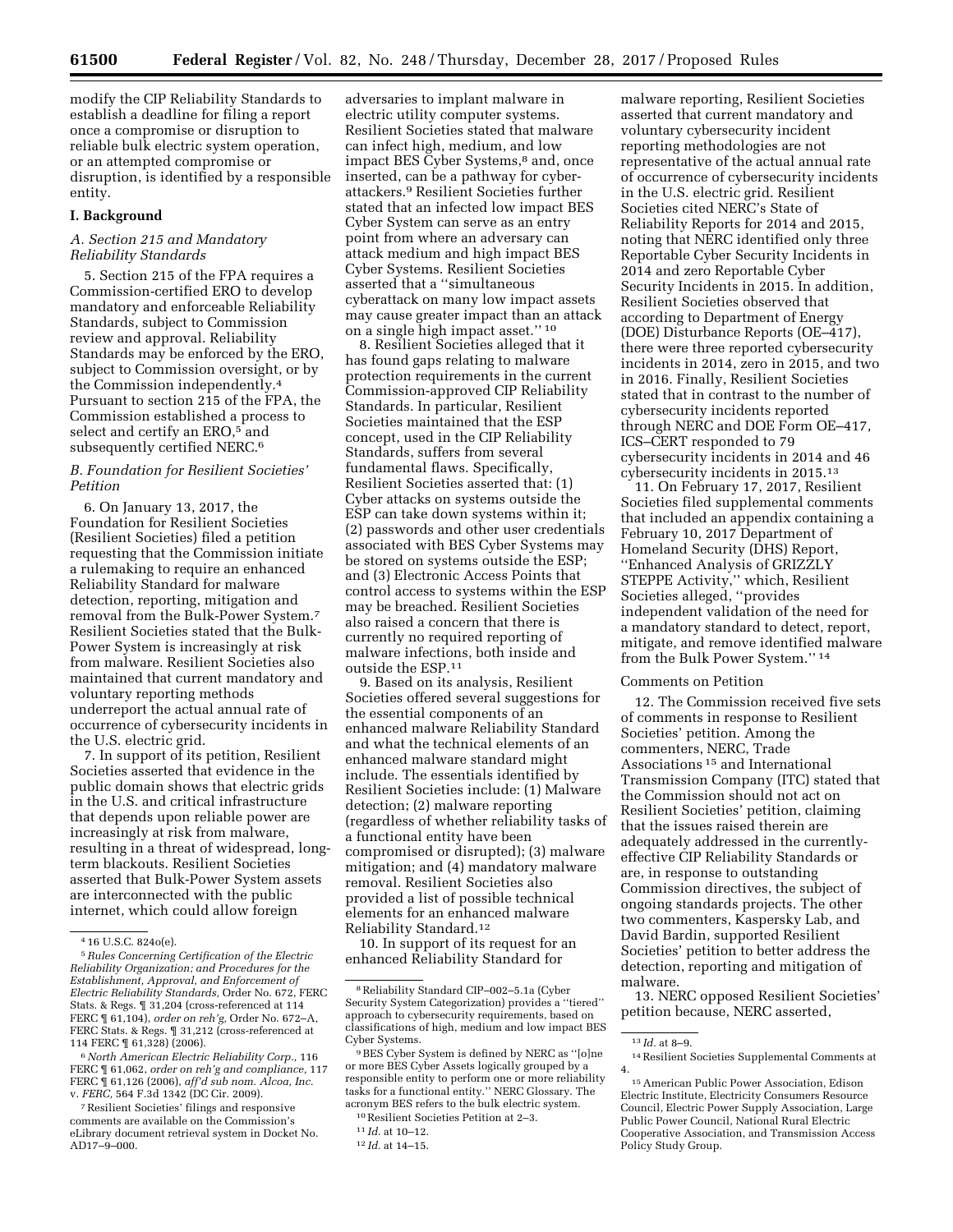existing CIP Reliability Standards, current standard development activity and other cyber security efforts adequately address the threats, vulnerabilities and risks associated with malware detailed in the Resilient Societies' petition. Accordingly, NERC concluded that a new Reliability Standard to address malware detection, reporting, mitigation and removal is not necessary at this time.16 With regard to the Commission-approved CIP Reliability Standards, NERC stated that several existing requirements require responsible entities to implement protections to address the threat of malware.17 NERC identified seven currently-effective CIP requirements that it alleged address the risks associated with malware.18

14. With regard to current standard development activity, NERC observed that modifications to the CIP Reliability Standards being developed in response to Commission Order Nos. 822 and 829 will further mitigate the risks posed by malware.19 Specifically, NERC stated that the modifications under development in response to Order No. 822 address malware protections for assets containing low impact BES Cyber Systems and protections for communication links and sensitive data communicated between bulk electric system control centers. In particular, NERC identified proposed Reliability Standard CIP–003–7 and stated that the proposed Reliability Standard clarifies electronic access controls and mitigates the introduction of malicious code from transient devices for assets containing low impact BES Cyber Systems.20

15. NERC stated that proposed Reliability Standard CIP–013–1 (Cyber Security—Supply Chain Risk Management), developed in response to Order No. 829, requires responsible entities to, among other things, implement at least one process to verify the integrity and authenticity of certain software and firmware and implement at least one process to control vendor remote access to high and medium

*Protection Reliability Standards,* Order No. 829, 156 FERC ¶ 61,050 (2016). 20NERC Comments at 8. On October 19, 2017, the

Commission issued a notice of proposed rulemaking proposing to approve proposed Reliability Standard CIP–003–7. *See Revised Critical Infrastructure Protection Reliability Standard CIP–003–7—Cyber Security—Security Management Controls,* Notice of Proposed Rulemaking, 82 FR 49,541 (October 26, 2017), 161 FERC ¶ 61,047 (2017).

impact BES Cyber Systems.21 For low impact BES Cyber Systems, NERC explained that the proposed Reliability Standard requires responsible entities to have at least one cyber security policy that addresses integrity and authenticity of software and hardware and to adopt controls for vendor-initiated remote access. NERC states that this proposed Reliability Standard shows NERC and industry ''are taking significant steps in addressing the risks posed by malware campaigns targeting supply chain vendors." <sup>22</sup>

16. With regard to other ongoing cyber security efforts, NERC noted the activities of the E–ISAC. Specifically, NERC stated that, through the E–ISAC, NERC has ''fostered an information sharing culture that promotes a proactive approach towards identification of malware, pooling of resources to combat malware, and sharing of best practices based on lessons learned, among other things.'' 23 In addition, NERC maintained that it facilitates industry information sharing in two other ways: NERC Alerts and the activities of the Critical Infrastructure Protection Committee (CIPC). NERC concluded that these activities promote necessary information sharing of cyber security threats and help foster the type of incident reporting requested in Resilient Societies' petition.24

17. While acknowledging the validity of concerns regarding the threat malware poses to the bulk electric system, ITC asserted that Resilient Societies' conclusion that existing CIP Reliability Standards contain gaps with respect to malware defense is inaccurate. ITC stated that, contrary to Resilient Societies' conclusions, the lack of specific malware-related controls in the CIP Reliability Standards ''reflects a critically important objectives-based approach which the Commission has intentionally adopted.'' 25 ITC explained that the existing CIP Reliability Standards ''collectively mandate robust and effective malware security measures, through both direct security measures that thwart malware attacks, and through complementary measures, such as personnel training against social engineering attacks." <sup>26</sup> ITC concluded

- 24 *Id.* at 12–13.
- 25 ITC Comments at 2–3.

that the specific controls in Resilient Societies' requests that the Commission mandate are duplicative, unnecessary and/or overly and unreasonably burdensome, and would make the bulk electric system less reliable and more vulnerable compared to the existing protections.27

18. Trade Associations stated that the risks raised in Resilient Societies' petition are addressed under the current CIP Reliability Standards and in ongoing Commission dockets and standards development efforts. Trade Associations observed that Reliability Standard CIP–007–6, Requirement R3 is the primary existing Reliability Standard addressing the risks posed by malware. Trade Associations explained that the Reliability Standard requires responsible entities to deter, detect, or prevent malicious code; mitigate the threat of detected malicious code; and have a process to update signatures or patterns associated with malicious code. Trade Associations asserted that other relevant requirements are spread throughout the currently-effective CIP Reliability Standards, including Reliability Standards CIP–005–5, Requirement R1 (Electronic Security Perimeter); CIP–005–5, Requirement R2 (Protections for Interactive Remote Access); CIP–007–6, Requirement R1 (limiting and protecting accessible ports); and CIP–007–6, Requirement R2 (patch management required to detect software vulnerabilities).28

19. In addition, Trade Associations noted recently-approved new CIP Reliability Standards addressing transient devices associated with high and medium impact BES Cyber Systems, as well as the Commission's directive in Order No. 822 for the development of similar protections for low impact BES Cyber Systems. Trade Associations also identified the Commission's directives in Order No. 829 relating to cybersecurity risks posed by vendors as open initiatives that will help protect against the introduction of malware into BES Cyber Systems.29

20. Kaspersky Lab supported the development of an enhanced Reliability Standard for malware detection, reporting, mitigation and removal. Kaspersky Lab stated that the current CIP Reliability Standards ''do not sufficiently address malware protection as a critical component in securing BES Cyber Assets and Systems.'' 30 Kaspersky Lab offered a list of reasons why it believes that electric utilities face

<sup>16</sup>NERC Comments at 1–2.

<sup>17</sup> *Id.* at 2.

<sup>18</sup> *Id.* at 5–6.

<sup>19</sup>*Revised Critical Infrastructure Protection Reliability Standards,* Order No. 822, 154 FERC ¶ 61,037, *reh'g denied,* Order No. 822–A, 156 FERC ¶ 61,052 (2016); *Revised Critical Infrastructure* 

<sup>21</sup>On September 26, 2017, NERC submitted proposed Reliability Standards CIP–013–1, CIP– 005–6 and CIP–010–3 for Commission approval. NERC's filing is available on the Commission's eLibrary document retrieval system in Docket No. RM17–13–000 and on the NERC website, *[www.nerc.com.](http://www.nerc.com)* 

<sup>22</sup>NERC Comments at 9.

<sup>23</sup> *Id.* 

<sup>26</sup> *Id.* at 3.

<sup>27</sup> *Id.* at 2–3.

<sup>28</sup>Trade Associations Comments at 5–6.

<sup>29</sup> *Id.* at 7.

<sup>30</sup> Kaspersky Lab Comments at 1.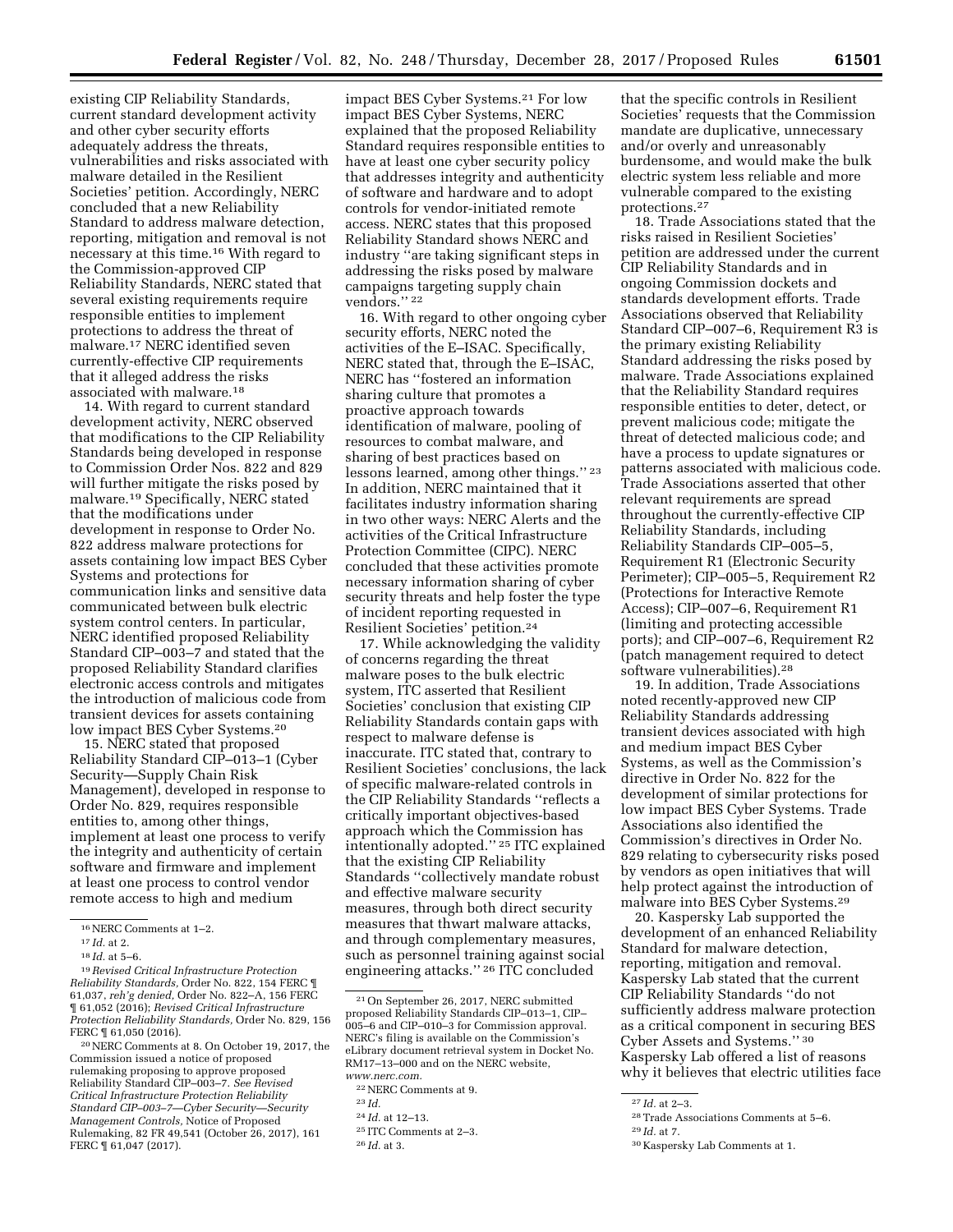an increased risk of being infiltrated by malware, highlighting, among other issues, that information concerning exploitable vulnerabilities is increasingly becoming public. Kaspersky Lab noted that it recognizes that the CIP Reliability Standards ''strive to address the complex cyber and physical security needs of the [bulk electric system]'' and that cybersecurity standards ''must be flexible and not overly prescriptive to address threats as they evolve,'' but it states that the current CIP Reliability Standards only address malware protection ''in a cursory fashion."<sup>31</sup>

21. David Bardin supported the goals in Resilient Societies' petition and suggested that the Commission initiate one or more proceedings to facilitate a conversation on malware protections. In support of his position, Bardin presented a list of questions that could be raised in such discussions.32

## *C. NERC 2017 State of Reliability Report*

22. In June 2017, NERC published the 2017 NERC State of Reliability Report which, among other things, indicates that there were no Reportable Cyber Security Incidents in 2016. The report also lists ''key findings'' regarding reliability performance observed over the previous year and recommendations for improvements. Key Finding 4 of the report addresses the reporting of Cyber Security Incidents. In particular, NERC states that the current ''mandatory reporting process does not create an accurate picture of cyber security risk since most of the cyber threats detected by the electricity industry manifest themselves in . . . email, websites, smart phone applications . . . rather than the control system environment where impacts could cause loss of load and result in a mandatory report.'' 33 Based on that finding, the report includes a recommendation that NERC and industry should ''redefine reportable incidents to be more granular and include zero-consequence incidents that might be precursors to something more serious." 34

#### **II. Discussion**

23. Pursuant to section 215(d)(5) of the FPA, the Commission proposes to direct NERC to develop modifications to the CIP Reliability Standards to address the Commission's concerns regarding mandatory reporting requirements. Based on our review of the comments received in response to Resilient

Societies' petition, however, we conclude that the current Commissionapproved CIP Reliability Standards, ongoing NERC efforts to address open Commission directives, and other industry efforts have addressed or will address the malware detection and mitigation issues raised by Resilient Societies. For example, provisions of currently effective Reliability Standards, including CIP–005–5 and CIP–007–6, address malware detection and mitigation. Ongoing efforts described by NERC and other commenters, such as the development of a supply chain risk management standard, should also address malware concerns. Thus, the Commission declines to act on this aspect of the petition.35

24. We believe that the current reporting threshold for Cyber Security Incidents, as set forth in the current definition of Reportable Cyber Security Incident, may not reflect the true scope of cyber-related threats facing the Bulk-Power System, consistent with NERC's view. Accordingly, pursuant to section 215(d)(5) of the FPA, the Commission proposes to direct that NERC develop modifications to the CIP Reliability Standards to improve the mandatory reporting of Cyber Security Incidents, including incidents that might facilitate subsequent efforts to harm the reliable operation of the bulk electric system, to improve awareness of existing and future cyber security threats and potential vulnerabilities.

25. Below, we discuss the following elements of the proposed directive: (A) Cyber Security Incident reporting threshold; (B) information in Cyber Security Incident reports; and (C) timing of Cyber Security Incident reports.

## *A. Cyber Security Incident Reporting Threshold*

26. Cyber-related event reporting is currently addressed in Reliability Standard CIP–008–5, Requirement R1, Part 1.2, which requires that each responsible entity shall document one or more Cyber Security Incident Plan(s) with one or more processes to determine if an identified Cyber Security Incident is a Reportable Cyber Security Incident. Where a cyber-related event is determined to qualify as a Reportable Cyber Security Incident, responsible entities are required to notify the E–ISAC with initial notification to be made within one hour from the

determination of a Reportable Cyber Security Incident.36

27. A Cyber Security Incident is defined in the NERC Glossary as:

A malicious act or suspicious event that:

• Compromises, or was an attempt to compromise, the Electronic Security Perimeter or Physical Security Perimeter or,

• Disrupts, or was an attempt to disrupt, the operation of a BES Cyber System.

This is similar, but not identical, to the definition of a cybersecurity incident in FPA section 215, which is ''a malicious act or suspicious event that disrupts, or was an attempt to disrupt, the operation of those programmable electronic devices and communication networks including hardware, software and data that are essential to the reliable operation of the bulk power system.'' 37 A Reportable Cyber Security Incident, however, is defined more narrowly in the NERC Glossary as ''[a] Cyber Security Incident that has compromised or disrupted one or more reliability tasks of a functional entity.'' Therefore, in order for a cyber-related event to be considered reportable under the existing CIP Reliability Standards, it must compromise or disrupt a core activity (*e.g.,* a reliability task) of a responsible entity that is intended to maintain bulk electric system reliability.38 Under these definitions, unsuccessful attempts to compromise or disrupt a responsible entity's core activities are not subject to the current reporting requirements in Reliability Standard CIP–008–5.

28. As discussed above, recent NERC State of Reliability Reports indicate that there were no Reportable Cyber Security Incidents in 2015 and 2016. As noted by NERC, ''[w]hile there were no reportable cyber security incidents during 2016 and therefore none that caused a loss of load, this does not necessarily suggest that the risk of a cyber security incident

38The NERC Functional Model ''describes a set of Functions that are performed to ensure the reliability of the Bulk Electric System. Each Function consists of a set of related reliability Tasks. The Model assigns each Function to a functional entity, that is, the entity that performs the function. The Model also describes the interrelationships between that functional entity and other functional entities (that perform other Functions).'' NERC, Reliability Functional Model: Function Definitions and Functional Entities, Version 5 at 7 (November 2009), *[http://](http://www.nerc.com/pa/Stand/Functional%20Model%20Archive%201/Functional_Model_V5_Final_2009Dec1.pdf) [www.nerc.com/pa/Stand/Functional](http://www.nerc.com/pa/Stand/Functional%20Model%20Archive%201/Functional_Model_V5_Final_2009Dec1.pdf) [%20Model%20Archive%201/Functional](http://www.nerc.com/pa/Stand/Functional%20Model%20Archive%201/Functional_Model_V5_Final_2009Dec1.pdf)*\_*Model*\_ *V5*\_*Final*\_*[2009Dec1.pdf.](http://www.nerc.com/pa/Stand/Functional%20Model%20Archive%201/Functional_Model_V5_Final_2009Dec1.pdf)* 

<sup>31</sup> *Id.* at 2.

<sup>32</sup>Bardin Comments at 1.

<sup>33</sup> 2017 NERC State of Reliability Report at 4. 34 *Id.* 

<sup>35</sup>While the Commission proposes that NERC develop modifications to the NERC Reliability Standards under section 215(d)(5) of the FPA in Docket No. RM18–2–000, we exercise our discretion to terminate the proceeding in Docket No. AD17– 9–000.

<sup>36</sup>*See* Reliability Standard CIP–008–5 (Cyber Security—Incident Reporting and Response Planning), Requirement R1, Part 1.2. This requirement pertains to high impact BES Cyber Systems and medium impact BES Cyber Systems. 37 16 U.S.C. 824o(a)(8).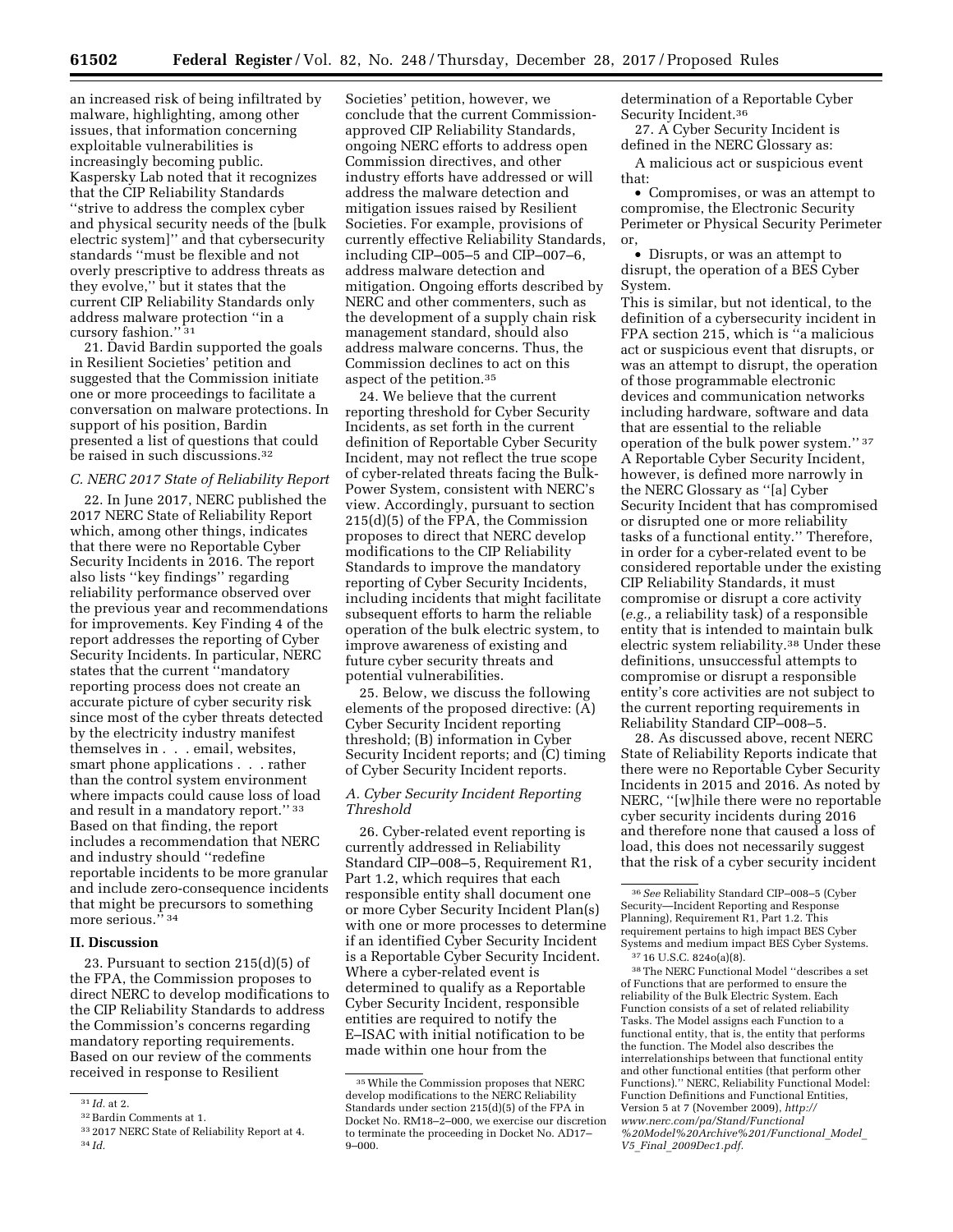is low.'' 39 In contrast, the 2016 annual summary of DOE's Electric Disturbance Reporting Form OE–417 contained four cybersecurity incidents reported in 2016: Two suspected cyber attacks and two actual cyber attacks.<sup>40</sup> Moreover, ICS–CERT responded to fifty-nine cybersecurity incidents within the Energy Sector in 2016.41

29. Based on this comparison, the current reporting threshold in Reliability Standard CIP–008–5 may not reflect the true scope and scale of cyberrelated threats facing responsible entities. The disparity in the reporting of cyber-related incidents under existing reporting requirements, in particular the lack of any incidents reported to NERC in 2015 and 2016, suggests a gap in the current reporting requirements. We are concerned that this apparent reporting gap results in a lack of awareness for NERC, responsible entities, and the Commission. This concern is echoed in the 2017 NERC State of Reliability Report, which includes a recommendation that NERC and industry should ''redefine reportable incidents to be more granular and include zero-consequence incidents that might be precursors to something more serious."<sup>42</sup> We agree with NERC's recommendation. The disparity highlights the need to improve the reporting obligation under the CIP Reliability Standards.

30. The Commission proposes to direct NERC to address the gap in cyberrelated incident reporting. Specifically, we propose to direct NERC to modify the CIP Reliability Standards to include the mandatory reporting of Cyber Security Incidents that compromise, or attempt to compromise, a responsible entity's ESP or associated EACMS. Enhanced mandatory reporting of cyberrelated incidents will provide better awareness to NERC, industry and the Commission regarding existing or developing cyber security threats.

31. Reporting of attempts to compromise, instead of only successful compromises, is consistent with current monitoring requirements. For example, Reliability Standard CIP–007–6, Requirement R4.1, mandates logging of detected successful login attempts,

detected failed access attempts, and failed login attempts. Also, the Guidelines and Technical Basis for this requirement state that events should be logged even if access attempts were blocked or otherwise unsuccessful.43

32. Similarly, DHS defines a ''cyber incident'' as ''attempts (either failed or successful) to gain unauthorized access to a system or its data . . . . . ''  $^{44}$  The  $\,$ E–ISAC defines a ''cyber incident'' as including unauthorized access through the electronic perimeter as well as ''a detected effort . . . without obvious success.'' 45 Also, ICS–CERT defines a ''cyber incident'' as an ''occurrence that actually or potentially results in adverse consequences . . . . . <sup>3</sup>46

33. We propose to establish a compromise or an attempt to compromise a responsible entity's ESP or associated EACMS, due to their close association with ESPs, as the boundary point for a reportable Cyber Security Incident. An ESP is defined in the NERC Glossary as the ''logical border surrounding a network to which BES Cyber Systems are connected using a routable protocol.'' The purpose of an ESP is to manage electronic access to BES Cyber Systems to support the protection of the BES Cyber Systems against compromise that could lead to misoperation or instability in the bulk electric system.47 EACMS are defined in the NERC Glossary as ''Cyber Assets that perform electronic access control or electronic access monitoring of the Electronic Security Perimeter(s) or BES Cyber Systems. This includes Intermediate Systems.'' More specifically, EACMS include, for example, firewalls, authentication servers, security event monitoring systems, intrusion detection systems and alerting systems.48 Therefore, EACMS control electronic access into the ESP and play a significant role in the protection of high and medium

impact BES Cyber Systems.49 Once an EACMS is compromised, an attacker could more easily enter the ESP and effectively control the BES Cyber System or Protected Cyber Asset.

34. Since an ESP is intended to protect BES Cyber Systems and EACMS are intended to control electronic access into an ESP, we believe it is reasonable to establish the compromise of, or attempt to compromise, an ESP or its associated EACMS as the minimum reporting threshold.

35. In sum, pursuant to section 215(d)(5) of the FPA, we propose to direct NERC to develop modifications to the CIP Reliability Standards described above to improve the reporting of Cyber Security Incidents, including incidents that did not cause any harm but could facilitate subsequent efforts to harm the reliable operation of the bulk electric system. The Commission seeks comment on this proposal.

36. In addition, the Commission seeks comment on whether to exclude EACMS from any Commission directive and, instead, establish the compromise, or attempt to compromise, an ESP as the minimum reporting threshold. The Commission also seeks comment on potential alternatives to modifying the mandatory reporting requirements in the NERC Reliability Standards. Specifically, we seek comment on whether a request for data or information pursuant to Section 1600 of the NERC Rules of Procedure would effectively address the reporting gap and current lack of awareness of cyberrelated incidents, discussed above, among NERC, responsible entities and the Commission, and satisfy the goals of the proposed directive.

# *B. Content of Cyber Security Incident Reports*

37. Currently-effective Reliability Standard CIP–008–5, Requirement R1, Part 1.2 requires that a responsible entity provide an initial notification of a Reportable Cyber Security Incident to the E–ISAC within one hour of the determination that a Cyber Security Incident is reportable, unless prohibited by law. The initial notification may be made by phone call, email, or through

<sup>39</sup> 2017 NERC State of Reliability Report at 4. 40 2016 DOE Electric Disturbance Events (OE– 417) Annual Summary Archives, *[https://](https://www.oe.netl.doe.gov/OE417_annual_summary.aspx) [www.oe.netl.doe.gov/OE417](https://www.oe.netl.doe.gov/OE417_annual_summary.aspx)*\_*annual*\_ *[summary.aspx.](https://www.oe.netl.doe.gov/OE417_annual_summary.aspx)* 

<sup>41</sup> ICS–CERT cybersecurity incident statistics for the Energy Sector combine statistics from the electric subsector and the oil and natural gas subsector. ICS–CERT does not break out the cybersecurity incidents that only impact the electric subsector. 2016 ICS–CERT Year in Review, *[https://](https://ics-cert.us-cert.gov/Year-Review-2016)  [ics-cert.us-cert.gov/Year-Review-2016.](https://ics-cert.us-cert.gov/Year-Review-2016)* 

<sup>42</sup> 2017 NERC State of Reliability Report at 4.

<sup>43</sup>*See* Reliability Standard CIP–007–6 (Cyber Security—Systems Security Management), Requirement R4, Part 1.

<sup>44</sup>*See* United States Computer Emergency Readiness Team (US–CERT) Incident Definition: *[https://www.us-cert.gov/government-users/](https://www.us-cert.gov/government-users/compliance-and-reporting/incident-definition)  [compliance-and-reporting/incident-definition.](https://www.us-cert.gov/government-users/compliance-and-reporting/incident-definition)* 

<sup>45</sup>*See* E–ISAC Incident Reporting Fact Sheet document: *[http://www.nerc.com/files/Incident-](http://www.nerc.com/files/Incident-Reporting.pdf)[Reporting.pdf.](http://www.nerc.com/files/Incident-Reporting.pdf)* 

<sup>46</sup>*See* ICS–CERT Published ''Common Cyber Security Language'' document: *[https://ics-cert.us](https://ics-cert.us-cert.gov/About-Industrial-Control-Systems-Cyber-Emergency-Response-Team)[cert.gov/About-Industrial-Control-Systems-Cyber-](https://ics-cert.us-cert.gov/About-Industrial-Control-Systems-Cyber-Emergency-Response-Team)[Emergency-Response-Team.](https://ics-cert.us-cert.gov/About-Industrial-Control-Systems-Cyber-Emergency-Response-Team)* 

<sup>47</sup>*See* Reliability Standard CIP–005–5 (Cyber Security—Electronic Security Perimeter(s)).

<sup>48</sup>*See* Reliability Standard CIP–002–5.1 (Cyber Security—BES Cyber System Categorization), Background at 6; Reliability Standard CIP–007–6 (Cyber Security—System Security Management), Background at 4.

<sup>49</sup>*See* Reliability Standard CIP–002–5.1a (Cyber Security—BES Cyber System Categorization), Background at 5–6 (''BES Cyber Systems have associated Cyber Assets, which, if compromised, pose a threat to the BES Cyber System by virtue of: (a) Their location within the Electronic Security Perimeter (Protected Cyber Assets), or (b) the security control function they perform (Electronic Access Control or Monitoring Systems and Physical Access Control Systems'').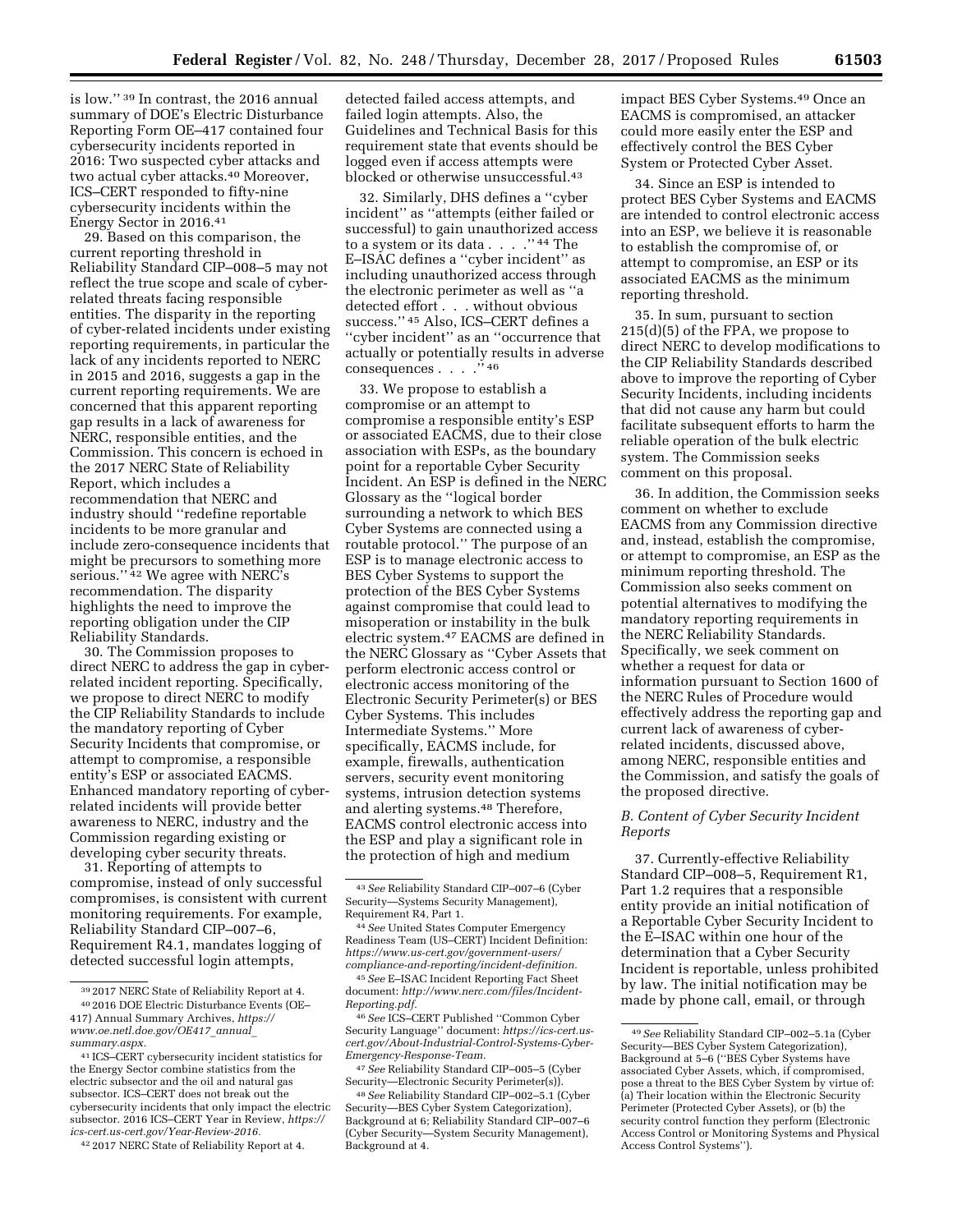a Web-based notice.50 Reliability Standard CIP–008–5 does not specify the content of a report.

38. The Commission proposes to direct that NERC modify the CIP Reliability Standards to specify the required content in a Cyber Security Incident report. We propose that the minimum set of attributes to be reported should include: (1) The functional impact, when identifiable, that the Cyber Security Incident achieved or attempted to achieve; (2) the attack vector that was used to achieve or attempted to achieve the Cyber Security Incident; and (3) the level of intrusion that was achieved or attempted as a result of the Cyber Security Incident. Knowledge of these attributes regarding a specific Cyber Security Incident will improve awareness of cyber threats to bulk electric system reliability. These attributes are the same as attributes already used by DHS for its multi-sector reporting and summarized by DHS in an annual report.51 Specifying the required content should improve the quality of reporting by ensuring that basic information is provided and allows for ease of comparison across reports by ensuring that each report includes specified fields of information.

39. Functional impact is a measure of the actual, ongoing impact to the organization, the affected BES Cyber System(s), and the responsible entity's ability to protect and/or operate the affected BES Cyber System(s) to ensure reliable bulk electric system operations. In many cases, such as scans and probes by attackers or a successfully defended attack, there is little or no impact on the responsible entity as a result of the incident. The attack vector is the method used by the attacker to exploit a vulnerability, such as a phishing attack for user credentials or a virus designed to exploit a known vulnerability. The level of intrusion reflects the extent of the penetration into a responsible entity's ESP, EACMS as applicable, or BES Cyber Systems within the ESP, that was achieved as a result of the Cyber Security Incident.

40. The Commission seeks comment on this proposal and, more generally, the appropriate content for Cyber Security Incident reporting to improve awareness of existing and future cyber security threats and potential vulnerabilities.

# *C. Timing of Cyber Security Incident Reports*

41. In addition to addressing the specific content for Cyber Security Incident reports, the Commission proposes that NERC establish requirements outlining deadlines for filing a report once a compromise or disruption to reliable bulk electric system operation, or an attempted compromise or disruption, is identified by a responsible entity. While currentlyeffective Reliability Standard CIP–008– 5, Requirement R1, Part 1.2 requires that a responsible entity provide an initial notification of a Reportable Cyber Security Incident to the E–ISAC within one hour of the determination that a Cyber Security Incident is reportable, unless prohibited by law, the Reliability Standard ''does not require a specific timeframe for completing the full report.'' 52 The reporting timeline should reflect the actual or potential threat to reliability, with more serious incidents reported in a more timely fashion. A reporting timeline that takes into consideration the severity of a Cyber Security Incident should minimize potential burdens on responsible entities. The intent of this directive is to provide NERC with the information necessary to maintain awareness regarding cyber threats to bulk electric system reliability. We propose that the reports submitted under the enhanced mandatory reporting requirements would be provided to E–ISAC, similar to the current reporting scheme, as well as ICS–CERT. The detailed incident reporting would not be submitted to the Commission.

42. The Commission and others will also benefit from enhanced Cyber Security Incident reporting as we continue to evaluate the effectiveness of the CIP Reliability Standards. Currently, NERC identifies the number of Reportable Cyber Security Incidents in its annual State of Reliability report. In that regard, however, we propose to direct NERC to file publicly an annual report reflecting the Cyber Security Incidents reported to NERC during the previous year. Specifically, we propose to direct NERC to file annually an anonymized report providing an aggregated summary of the reported information. We believe that the ICS– CERT annual report, which includes pie charts reflecting the energy sector's cybersecurity incidents by level of intrusion, threat vector and functional impact, would be a reasonable model for what NERC reports to the Commission.53

43. The Commission seeks comment on the appropriate timing for Cyber Security Incident reporting to better ensure timely sharing of information and thereby enhance situational awareness. In addition, the Commission seeks comment on the proposal to direct NERC to file an annual report with the Commission.

#### **III. Information Collection Statement**

44. The Paperwork Reduction Act (PRA) requires each federal agency to seek and obtain approval from the Office of Management and Budget (OMB) before undertaking a collection of information directed to ten or more persons, or contained in a rule of general applicability. OMB's implementing regulations require approval of certain information collection requirements imposed by agency rules.54 Upon approval of a collection(s) of information, OMB will assign an OMB control number and an expiration date. Respondents subject to the filing requirements of an agency rule will not be penalized for failing to respond to these collections of information unless the collections of information display a valid OMB control number.

45. The Commission is submitting these proposed reporting requirements to OMB for its review and approval under section 3507(d) of the PRA. Comments are solicited on the Commission's need for the information proposed to be reported, whether the information will have practical utility, ways to enhance the quality, utility, and clarity of the information to be collected, and any suggested methods for minimizing the respondent's burden, including the use of automated information techniques.

46. The Public Reporting Burden and cost related to the proposed rule in Docket No. RM18–2–000 are covered by, and already included in, the existing FERC–725, Certification of Electric Reliability Organization; Procedures for Electric Reliability Standards (OMB Control No. 1902–0225). FERC–725 includes the ERO's overall responsibility for developing Reliability Standards, such as any Reliability Standards that relate to Cyber Security Incident reporting.

47. Internal review: The Commission has reviewed the proposed changes and has determined that the changes are

<sup>50</sup>*See* Reliability Standard CIP–008–5 (Cyber Security—Incident Reporting and Response Planning), Guidelines and Technical Basis at 19. 51 2016 ICS–CERT Year in Review, *[https://ics-](https://ics-cert.us-cert.gov/Year-Review-2016)*

*[cert.us-cert.gov/Year-Review-2016.](https://ics-cert.us-cert.gov/Year-Review-2016)* 

<sup>52</sup>*See* Reliability Standard CIP–008–5 (Cyber Security—Incident Reporting and Response Planning), Guidelines and Technical Basis at 19.

<sup>53</sup> ICS–CERT, *[https://ics-cert.us-cert.gov/sites/](https://ics-cert.us-cert.gov/sites/default/files/FactSheets/ICS-CERT_FactSheet_IR_Pie_Chart_FY2016_S508C.pdf)  [default/files/FactSheets/ICS-CERT](https://ics-cert.us-cert.gov/sites/default/files/FactSheets/ICS-CERT_FactSheet_IR_Pie_Chart_FY2016_S508C.pdf)*\_*FactSheet*\_*IR*\_

*Pie*\_*Chart*\_*FY2016*\_*[S508C.pdf.](https://ics-cert.us-cert.gov/sites/default/files/FactSheets/ICS-CERT_FactSheet_IR_Pie_Chart_FY2016_S508C.pdf)*  54*See* 5 CFR 1320.